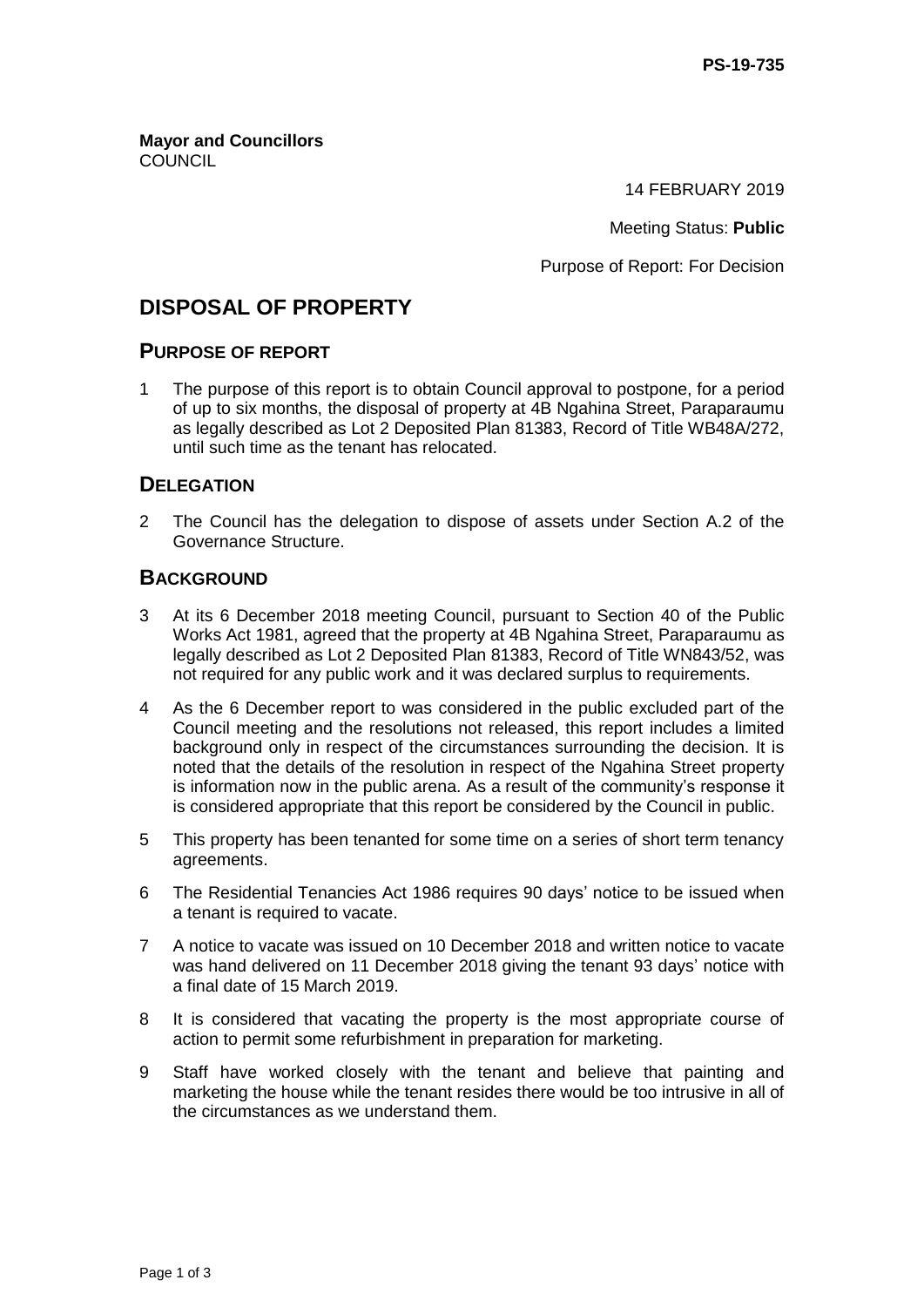## **ISSUES AND OPTIONS**

### **Issues**

- 10 We are advised that the tenant has been able to secure a suitable property through Housing New Zealand. However, there is some doubt as to its suitability for the tenant.
- 11 Council recognise the unique circumstances of this particular case and the desire of the tenant to remain in the Kāpiti area to access support services.

### **CONSIDERATIONS**

#### Policy considerations

12 This is an individual case and there are no policy considerations,

#### Legal considerations

- 13 Council's legal obligations have currently been meet under the RTA and Public Works Act 1981.
- 14 Any further steps will be undertaken with appropriate legal advice.

## Financial considerations

15 If the sale process is postponed, any proceeds from the sale will be deferred until the property is sold.

#### Tāngata whenua considerations

16 There are no tāngata whenua considerations.

## **SIGNIFICANCE AND ENGAGEMENT**

#### Significance policy

17 This matter has a low level of significance under Council policy.

#### Consultation already undertaken

18 There are no consultation matters arising from this report.

### Engagement planning

19 An engagement plan is not needed to implement this decision.

#### **Publicity**

20 There are no publicity considerations arising from this report.

## **RECOMMENDATIONS**

21 That Council agrees that the disposal of property at 4B Ngahina Street, Paraparaumu as legally described as Lot 2 Deposited Plan 81383, Record of Title WB48A/272, is postponed for a period of up to six months or until such time as the tenant has relocated, whichever occurs first.